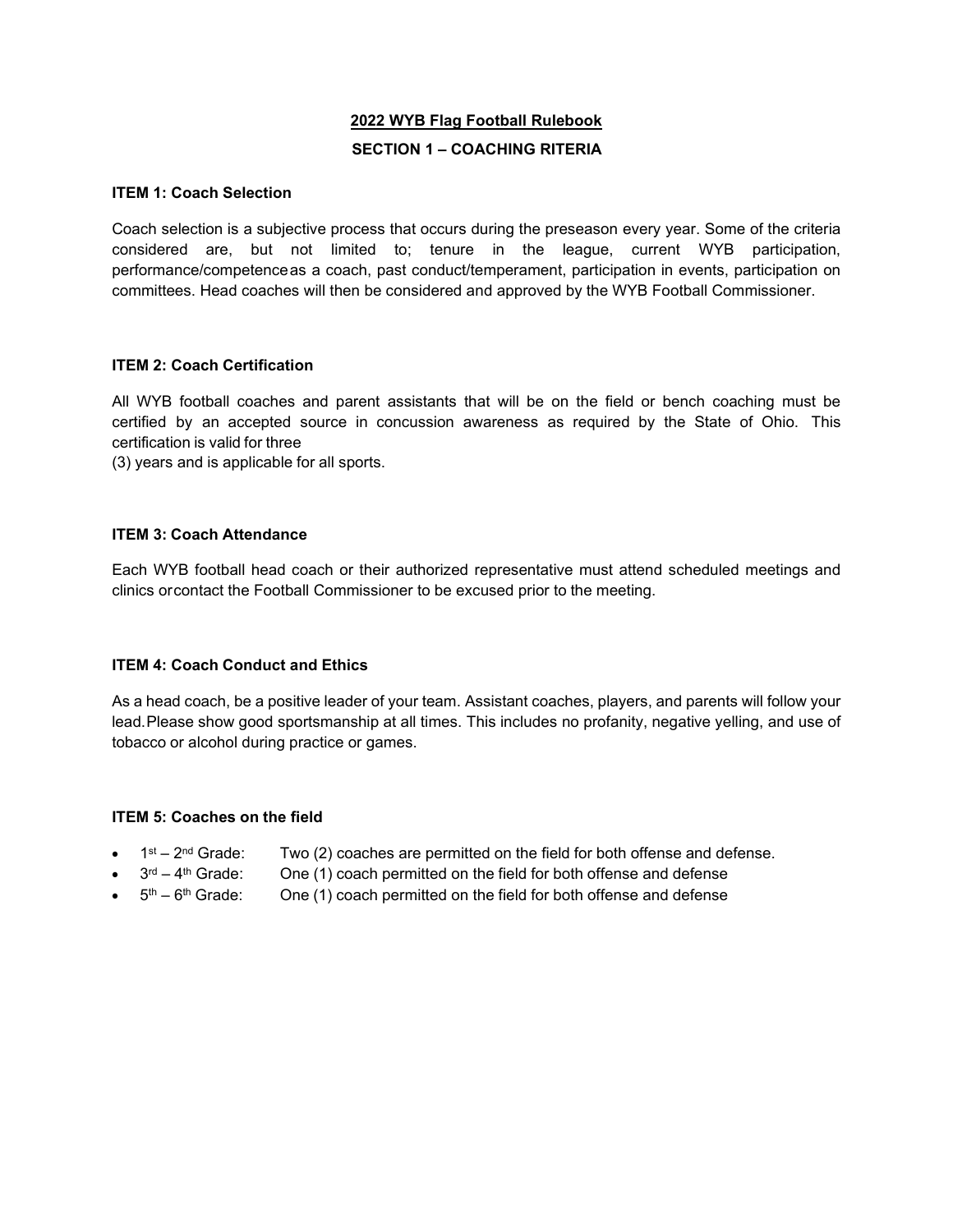## **SECTION 2 – PARTICIPATION & CONDUCT**

### **ITEM 1: Player Eligibility**

Eligible players participating in the WYB Flag Football League are considered those living in the Worthington School District and are in  $1<sup>st</sup> - 6<sup>th</sup>$  grade, or at the approval of the WYB Director.

#### **ITEM 2: Conduct**

There shall be no improper language, conduct, or actions on the part of the coaches, officials, spectators, or players in the process of conducting games, pre-game activities, or practice sessions.

#### **ITEM 3: Player Equipment**

All players must wear a protective mouthpiece at all times when engaged in contact play, including practice sessions.

#### **ITEM 4: Playing Time**

Each player must play at least 50% of the game and must be a ball carrier at least once per game. Coaches areencouraged to allow more opportunities to touch the ball. One example would be for each player to play one half of the game on offense and the other half on defense – this provides a good experience for each player on both sides of the ball and guarantees participation in 50% of the game.

#### **ITEM 5: Injured Player**

An injured player must be removed from the playing field for at least one (1) down. A player must be removed from participating (practice or game) if a coach or official observes signs or symptoms of a concussion. The player may not participate again until a licensed health care provider has provided written clearance for the playerto participate again. This is a state law.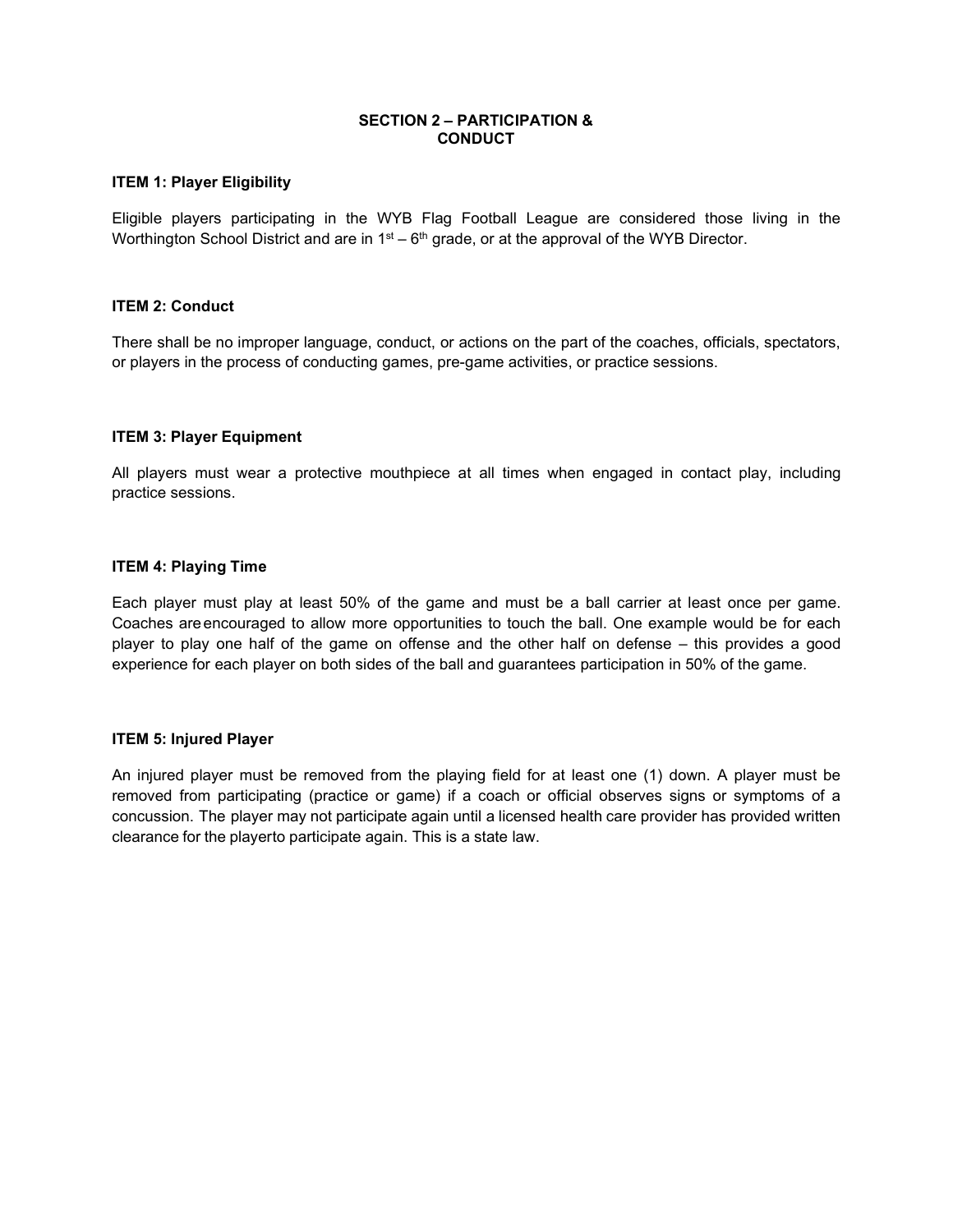## **SECTION 3 – GENERAL**

## **ITEM 1: Number of Players per Team**

WYB will attempt to set each team at a roster of approximately 10 players per team but will be subject to adjustment as determined by the WYB Football Commissioner following the conclusion of signups. Flag football play will be 5 on 5 for all grade levels.

## **ITEM 2: Sideline Coach Limit & Field of Play**

No one is permitted on the playing field or team bench unless directly involved in the game or are requested bythe WYB Football Commissioner. The maximum number of coaches on the sidelines is four. At the conclusion of the game, each team will shake hands and leave the field of play.

Only authorized coaches, players, officials, and representatives of the WYB Football League are allowed on the field of play. Anyone else entering the field of play will be asked to leave the premises. Flagrant abuse of this rulemay result in ban from WYB Football events for the remainder of the season.

## **ITEM 3: Official Football Size**

Flag will utilize the Pee Wee or K2 size ball for 1st – 4th grade / TDJ or Junior size ball for the 5<sup>th</sup>-6<sup>th</sup> grade divisions.

An official game ball will be distributed by the League Commissioner before the season starts. Each team may provide the officials their WYB issued game ball for their respective offensive series. You are not permitted to use footballs that are synthetic or different from the brand/size of football provided by WYB.

## **ITEM 4: Weather**

Games must be halted once any lightning is seen, or thunder is heard. Games may not resume until 30 minutes after the last lightning strike or thunder is heard. It is the referee's responsibility to determine whether lightning or thunder is present. Coaches must ensure that all members of their team are removed from the field and takento a safe area during any storm. Players may not remain on the field for any reason during such delays. If lightningor thunder occurs from any time after the 1st half ends, the game becomes official and the team who is leading at that point will be determined the winner.

## **ITEM 5: Referee Note**

Referees will remember that WYB flag football is an instructional league, and they are encouraged to educate pasarather than penalize them. This is assuming that the infraction does not provide an advantage to the player's team.

## **ITEM 6: Prohibited Equipment**

Metal spiked shoes, shoulder pads, helmets, hard metal or any other hard substance on a players clothing or person, anything that conceals the flags, slick or sticky substances, any equipment in the opinion of the referee that will endanger or confuse players.

## **ITEM 7: House Rules**

While not expressly forbidden pre-game rule alterations between opposing coaches are highly discouraged. Any proposed house rules must be explicitly approved by the Head of Referees on a conditional basis.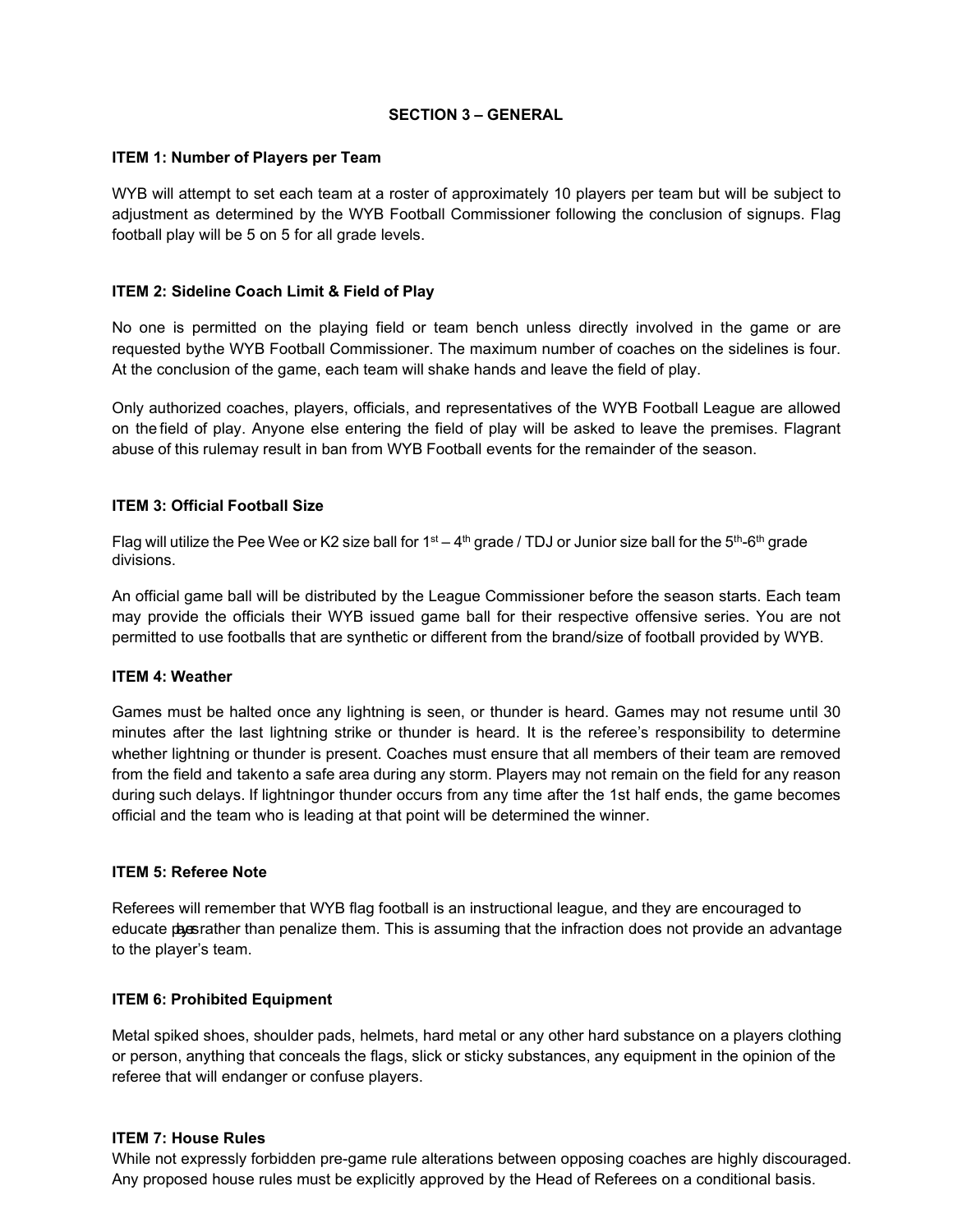## **SECTION 4 – RULES OF PLAY**

#### **ITEM 1: Basic Rules**

A coin toss or a "1 or 2" behind the officials back will determine first possession. Teams change sides for the 2ndhalf of play. Possession changes in the 2nd half to the team that started the game on defense.

Field dimensions are 60 yards long X 30 yards wide with 5-yard end zones

## **ITEM 2: Length of Game & Timeouts**

There will be two 20-minute halves and a 5-minute halftime. The game clock will be a running clock the entire game. Officials can also stop the clock during play at their discretion. The clock will NOT stop if a team is winningby more than eighteen (18) points.

30 seconds is permitted between plays from the time the referee sets the ball (exception: Grades 1&2 will have 45 seconds). If not, the offensive team will be assessed a 5-yard delay of game penalty (and loss of down).

Each team is permitted 2 timeouts per half with no carry over to the next half. Each timeout will be one (1) minutein length.

## **ITEM 3: Scoring**

- Touchdown: 6 points
- Extra point options: Played from the 10-yard line:
	- $\circ$  Run = 1 point
	- $\circ$  Pass = 2 points
- Extra Point Attempt Interception Return: 2 points
- Safety: 2 points
- Forfeits: Any forfeit will be scored as 7-0 for the non-forfeiting team

## **ITEM 4: Ties**

The ball will be placed on the 5-yard line with the ability to run one

play.Run TD = 1 PT / Pass TD = 2 PT

This will continue until a winner is determined.

# **ITEM 5: Kickoffs & Punting**

No Kickoffs or punts in flag football.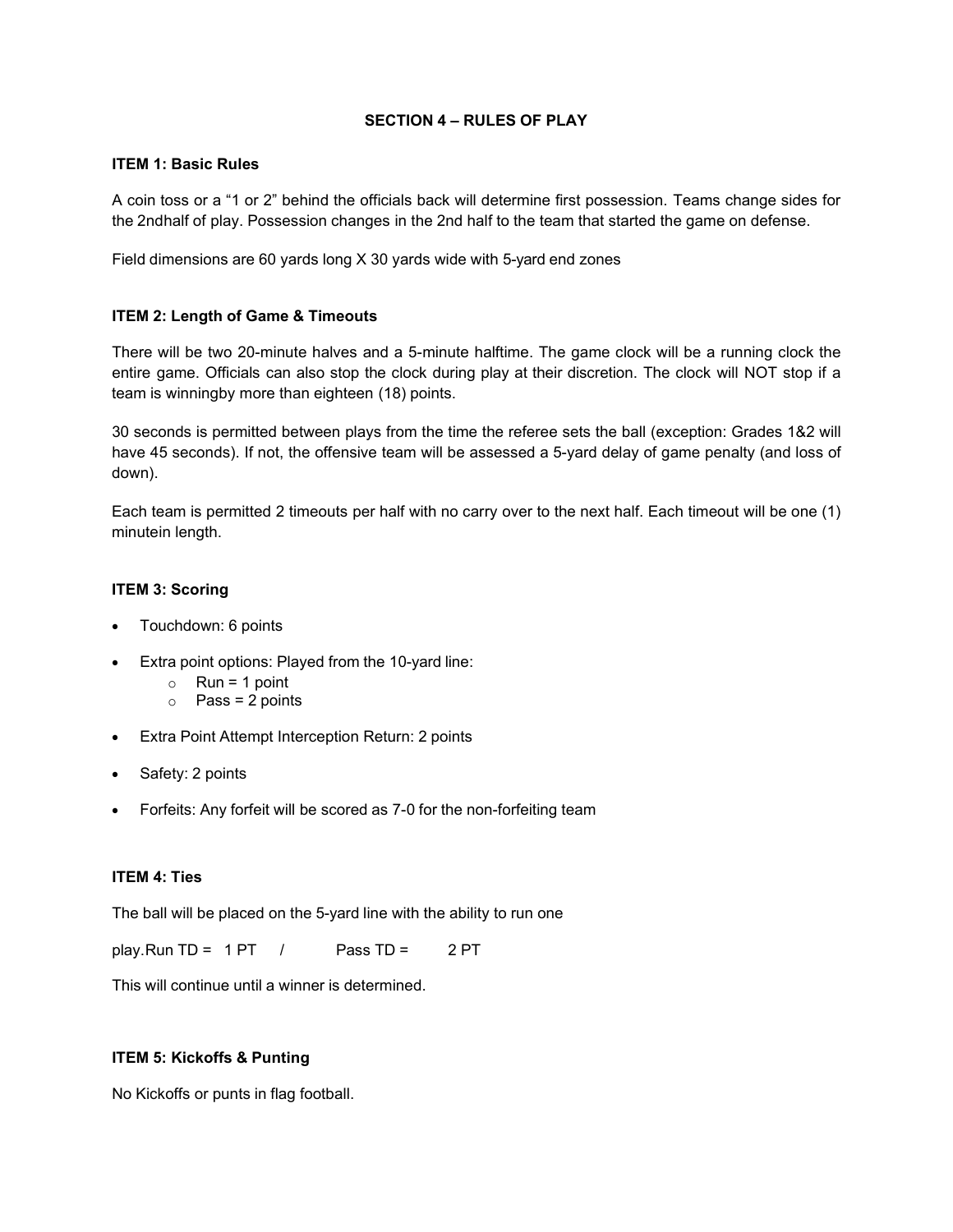## **ITEM 6: Fumbles & Interceptions**

A fumble is a dead ball with the offense retaining possession where the ball is fumbled (not where the ball lands).Interceptions for grades 1-4 result in an immediate dead ball and change of possession. The intercepting team receives the ball at their own 10-yard line regardless of where the ball was intercepted. Interceptions for grades 5 & 6 are live and may be returned for a score. The intercepting team will gain possession of the ball where the interceptor's flag is pulled.

## **ITEM 7: Offense & The Line of Scrimmage**

The offensive team will always take possession on their own 10-yard line (exception: interceptions for grade 5/6). Permanent 1st Down markers are placed on each 20-yard line, and they will be marked by a cone that will be set up by the referees. Furthermore:

- The offense gets 4 plays to reach the 1<sup>st</sup> Down line to gain, or score;
- Wherever the ball carrier is downed becomes the new line of scrimmage;
- Once a 1<sup>st</sup> down line to gain has been reached the offense will have four (4) more plays to reach the next 1st down marker, or score;
- If the offense fails to score or gain a first down in 4 plays, the ball changes possession and the opposing team takes over on its 10-yard line.

The example shows the offensive team taking possession at their own 10-yard line, moving the ball to the right. A first down is attained if the offense reaches the marked line to gain.



Blocking is NOT permitted. Offensive players are not permitted to move in a fashion that appears to shield or obstruct a defender's ability to get to the ball carrier. A stationary player or an offensive player that is attempting to get out of the way is not typically considered a blocker for this rule, however this is subject to referee discretion.

There are no limitations on formation, other than one player minimum on the line of scrimmage.

Grades 1-4 are not required to have a center. The QB can start the play with the ball in hand up to 3 yards behind the line of scrimmage. The play starts when the QB moves their feet, or any offensive player moves toward or passed the line of scrimmage.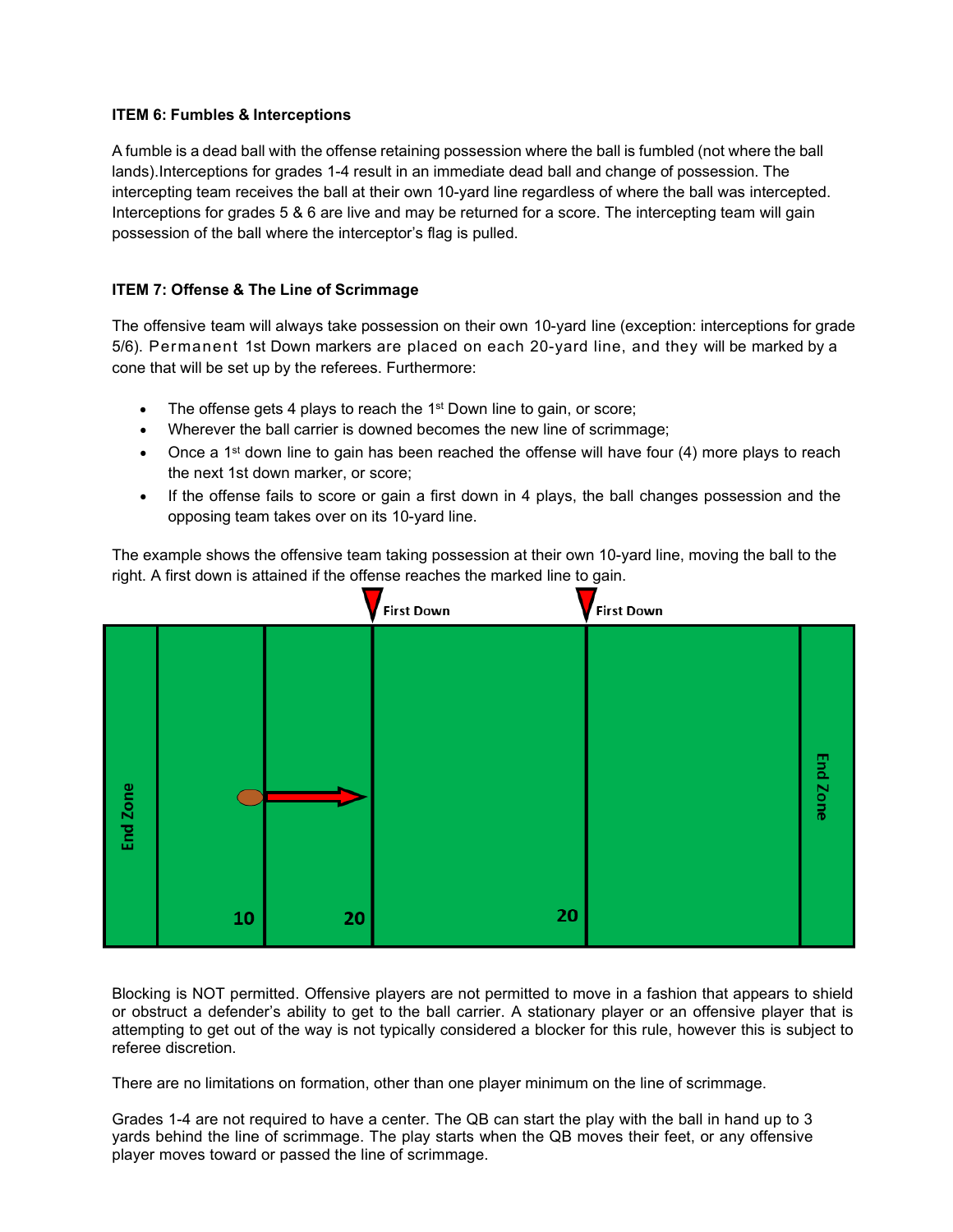Grades 5-6 require a center snap the ball between the legs to the quarterback. The quarterback may be under center or in a shotgun formation. If the snap is dropped it is considered a fumble and a dead ball. Each team is given one snap repeat if a fumble occurs – thereafter it is considered a loss of down. Additionally, it is illegal for the quarterback to 'exchange' the ball back to the center as part of the snap (the quarterback can hand back to the center but NOT under the legs as part of the snap). The QB may never cross the line of scrimmage without giving the ball to another player first (hand-off, pitch, pass). EXCEPTION: Grade 5/6 QB's may cross the line of scrimmage after the defense crosses the line of scrimmage during a blitz. Otherwise, the QB has 7 seconds to get rid of the ball until the play is blown dead with the loss of down.

The ball carrier cannot use his hands or arms to protect his flags (Flag Guarding). The ball carrier cannot lower his head to drive or run into a defensive player. Stiff arming by the ball carrier is illegal. All players touching theball on a particular play MUST have the flag belt and flags positioned in the waist area, and in a manner that is fully accessible to defenders. The referees have full discretion to determine if flags are being worn correctly.

All players are eligible to receive forward passes. A receiver may catch a ball as long as he comes down with one foot in bounds. If an offensive and defensive player catches a pass simultaneously, the ball is declared dead at the spot of the catchand the passing team is awarded possession.

The play is blown dead at the following times: any time the ball touches the ground during a play (including the snap), when the ball carrier touches the ground with his body (other than hands/feet), as soon as the flag comes off the ball carrier during the play, if a ball carrier has a missing flag (replay down), following a score or, when the ball carrier touches out of bounds.

## Offensive Penalties

The following penalties are penalized with 5 yards from the line of scrimmage and loss of down:

- Delay of game (30 sec)
- Illegal forward pass
- Off pass interference
- Illegal Contact

Flag Guarding will be 5 yards from the spot of the foul, no loss of down.

If a loss of down penalty takes place on 4th down, or the result of the penalty prevents a 1<sup>st</sup> down on a 4<sup>th</sup> down attempt, then possession is exchanged to the defensive team on their respective 10-yard line.

The defensive coach has the option to decline penalties.

The referees will use their best judgment when making calls and may give warnings at their discretion. Please respect their decision. Only the coach on the field may ask the referee questions about rule clarification and interpretations. Players and/or parents should not question or judge calls.

#### **ITEM 8: Defense & The Line of Scrimmage**

There are no limitations on formation.

Defensive players on the line of scrimmage must align 1 yard off the football – this will be considered a neutral zone. A defensive player may not run over, push, or pull an offensive player at any time. The offense has the right of way.